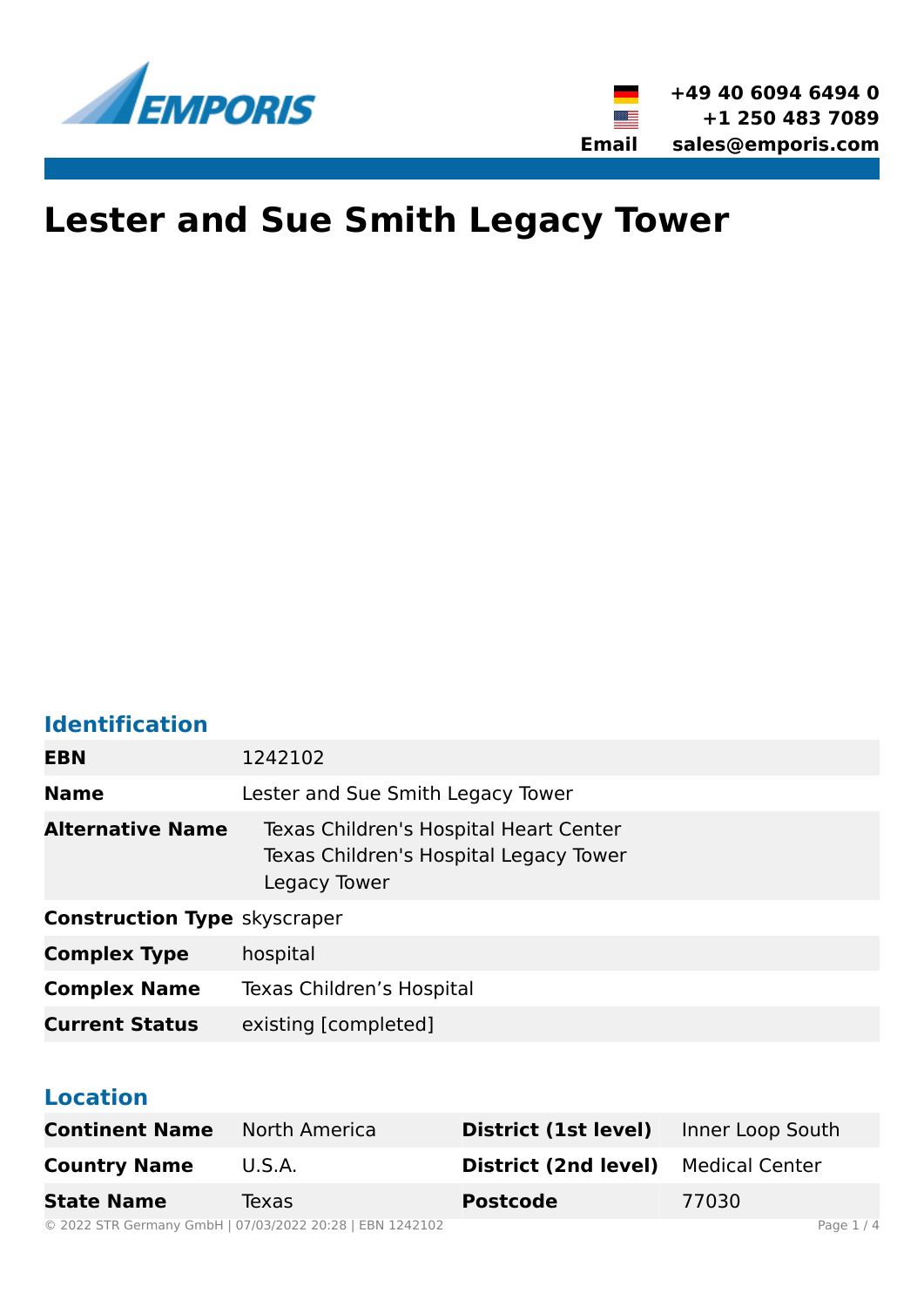

| Metro Area Name Houston-Baytown-     | <b>Huntsville Combined</b><br><b>Statistical Area</b> | <b>Address (as text)</b>      | 6651 Main Street |      |
|--------------------------------------|-------------------------------------------------------|-------------------------------|------------------|------|
| <b>City Name</b>                     | Houston                                               |                               |                  |      |
|                                      |                                                       |                               |                  |      |
| <b>Description</b>                   |                                                       |                               |                  |      |
| <b>Foundation</b><br><b>System</b>   | mat foundation                                        | <b>Facade Color</b>           | dark pink        |      |
| <b>Structural</b><br><b>Material</b> | concrete                                              | <b>Main Usage</b>             | hospital         |      |
| <b>Facade Material</b>               | glass<br>granite                                      | <b>Side Usage</b>             | dry laboratory   |      |
|                                      |                                                       |                               |                  |      |
| <b>Spatial dimensions</b>            |                                                       |                               |                  |      |
| <b>Height (structural)</b>           | 457 ft                                                | <b>Floors (overground)</b>    |                  | 25   |
| <b>Floors (underground)</b>          | 4                                                     |                               |                  |      |
| <b>Years and costs</b>               |                                                       |                               |                  |      |
| <b>Year (construction</b><br>end)    | 2013                                                  | <b>Year (last renovation)</b> |                  | 2018 |

#### **Facts**

• Originally built as a five-story structure, a major expansion took place between 2015 and 2018 which added 20 floors.

### **Involved companies**

*Architect....................................................................................................................* **FKP Architects** 8 Greenway Plaza, Suite 300 77046 Houston U.S.A.

Phone +1 713 621 2100<br>Fax +1 713 621 2178 Fax +1 713 621 2178 Email fkp@fkp.com

### **Need additional information? Contact us now!**

| <b>Phone</b> | +49 40 6094 6494 0 | Hamburg      | $09:00$ am - 07:00 pm                 |
|--------------|--------------------|--------------|---------------------------------------|
| <b>Phone</b> | $+1$ 250 483 7089  | New York     | $03:00$ am - $01:00$ pm               |
| Email        | sales@emporis.com  | <b>Tokyo</b> | $04:00 \text{ pm} - 02:00 \text{ am}$ |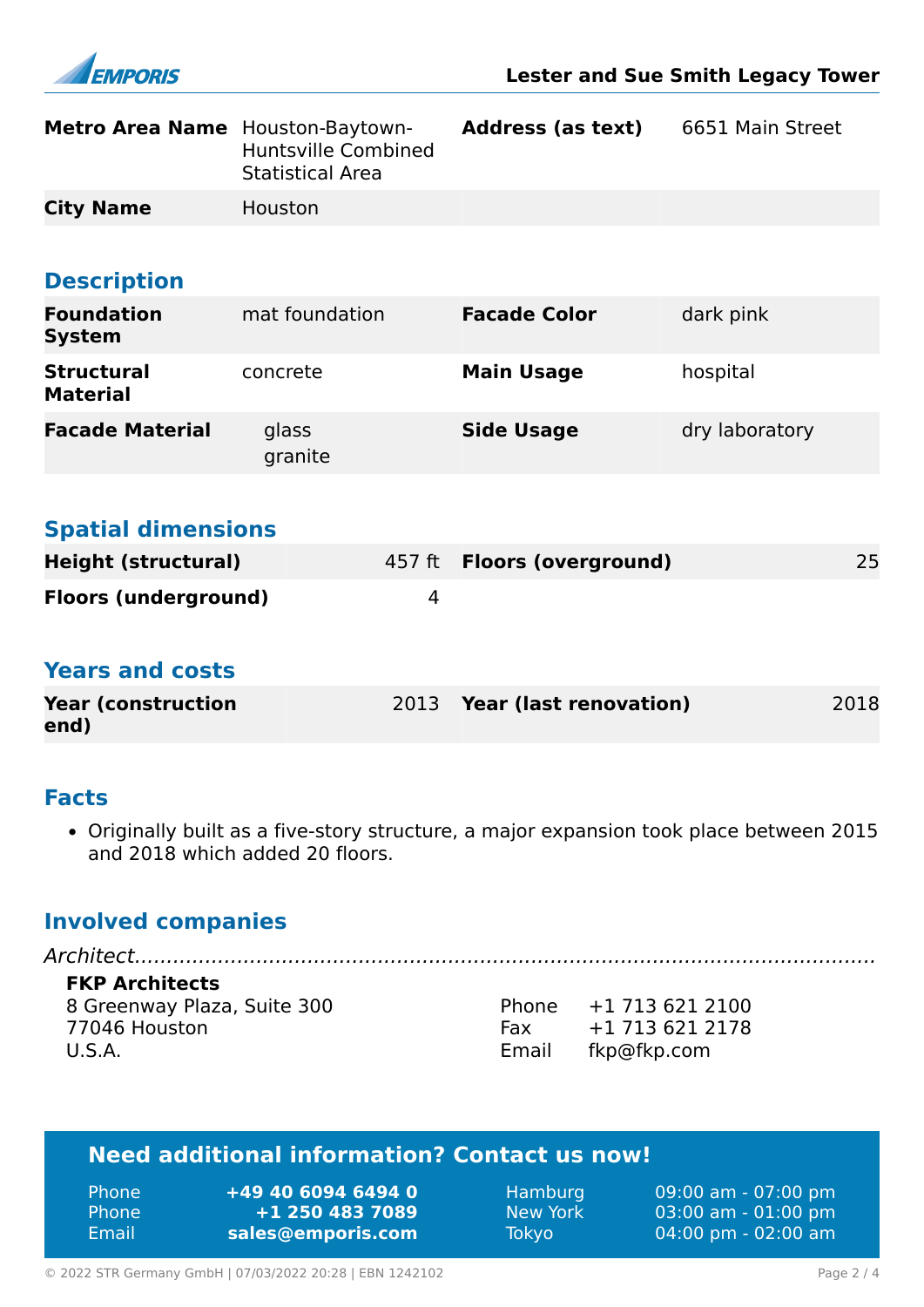

| Additional company data available for this building |              |                                     |                     |  |
|-----------------------------------------------------|--------------|-------------------------------------|---------------------|--|
| <b>General Contractor</b>                           |              | Buy full PDF Structural Engineering | <b>Buy full PDF</b> |  |
| <b>MEP Engineering</b>                              | Buy full PDF |                                     |                     |  |

### **Need additional information? Contact us now!**

Phone **+49 40 6094 6494 0<br>
Phone <b>+1 250 483 7089** Phone **+1 250 483 7089** Email **<sales@emporis.com>**

Hamburg 09:00 am - 07:00 pm<br>New York 03:00 am - 01:00 pm New York 03:00 am - 01:00 pm<br>Tokyo 04:00 pm - 02:00 am 04:00 pm - 02:00 am